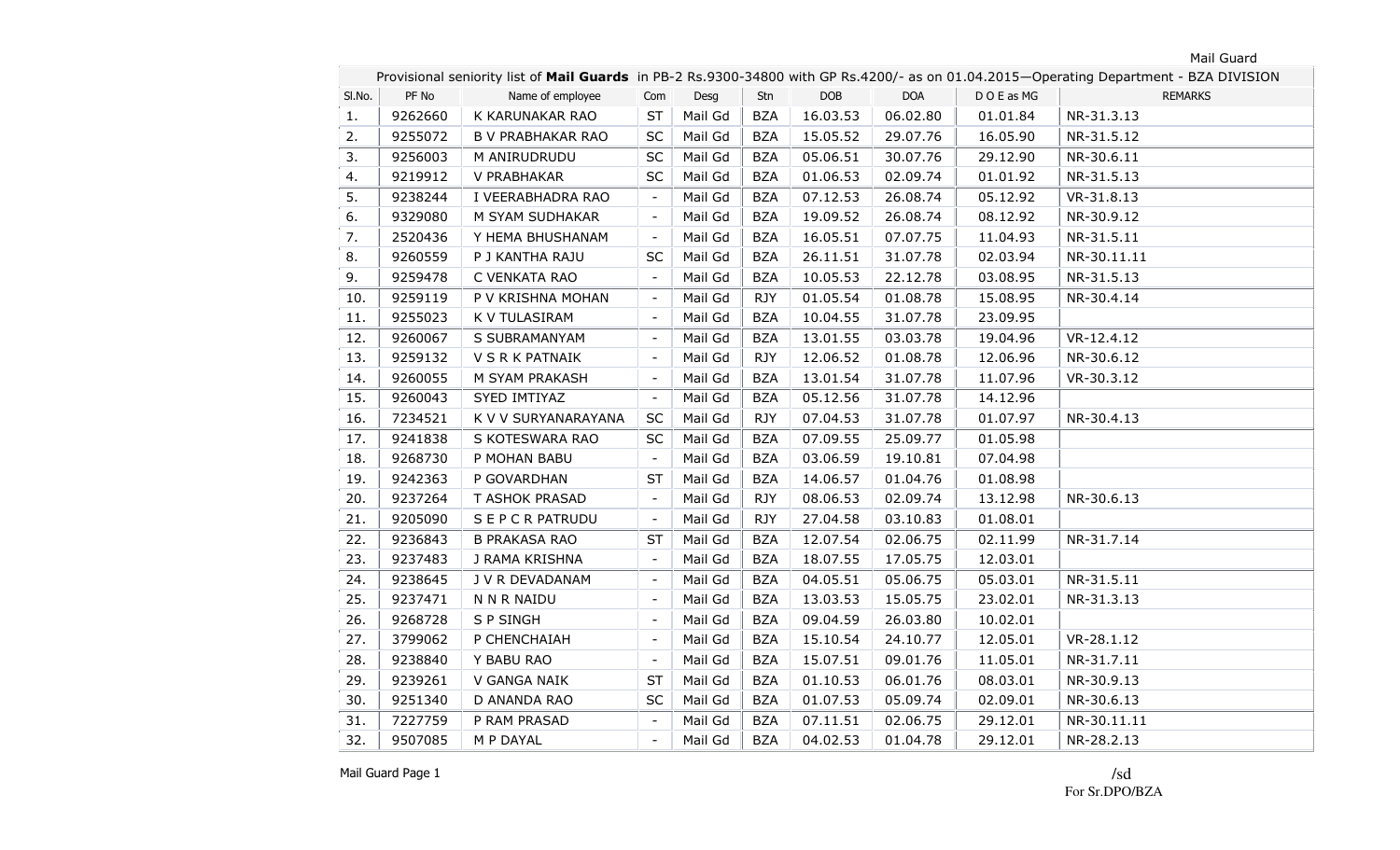|        | Provisional seniority list of Mail Guards in PB-2 Rs.9300-34800 with GP Rs.4200/- as on 01.04.2015-Operating Department - BZA DIVISION |                         |                          |         |            |            |            |           |                                                                         |  |  |
|--------|----------------------------------------------------------------------------------------------------------------------------------------|-------------------------|--------------------------|---------|------------|------------|------------|-----------|-------------------------------------------------------------------------|--|--|
| SI.No. | PF No                                                                                                                                  | Name of employee        | Com                      | Desg    | Stn        | <b>DOB</b> | <b>DOA</b> | DOE as MG | <b>REMARKS</b>                                                          |  |  |
| 33.    | 9771013                                                                                                                                | N VEERABHADRA RAO       | $\blacksquare$           | Mail Gd | <b>BZA</b> | 01.06.63   | 19.09.96   | 29.12.01  |                                                                         |  |  |
| 34.    | 9506445                                                                                                                                | <b>B KRISHNA PRASAD</b> | $\overline{\phantom{a}}$ | Mail Gd | <b>BZA</b> | 07.06.52   | 28.12.78   | 29.12.01  | NR-30.6.12                                                              |  |  |
| 35.    | 9241164                                                                                                                                | M VENKATA RAO           | <b>SC</b>                | Mail Gd | <b>RJY</b> | 14.07.57   | 26.05.76   | 31.12.01  |                                                                         |  |  |
| 36.    | 9507097                                                                                                                                | SK ABDUL SATTAR         | $\overline{\phantom{a}}$ | Mail Gd | <b>BZA</b> | 11.11.55   | 10.07.78   | 22.07.02  |                                                                         |  |  |
| 37.    | 9272471                                                                                                                                | P VEERABHADRA RAO       | <b>ST</b>                | Mail Gd | <b>RJY</b> | 13.07.61   | 05.09.88   | 10.08.02  |                                                                         |  |  |
| 38.    | 9771074                                                                                                                                | M RAJA BABU             | SC                       | Mail Gd | <b>BZA</b> | 10.10.52   | 17.06.75   | 10.08.02  | MDC-7.4.12/VR-4.7.12                                                    |  |  |
| 39.    | 9251406                                                                                                                                | H M PRANA RAO           | $\overline{\phantom{a}}$ | Mail Gd | <b>BZA</b> | 24.02.57   | 02.01.80   | 19.03.03  |                                                                         |  |  |
| 40.    | 9771049                                                                                                                                | S S PADMAKAR RAO        | $\overline{\phantom{a}}$ | Mail Gd | <b>BZA</b> | 04.03.63   | 24.04.86   | 06.02.03  |                                                                         |  |  |
| 41.    | 9771050                                                                                                                                | N H SUBRAMANYAM         | $\overline{\phantom{a}}$ | Mail Gd | <b>BZA</b> | 10.05.62   | 21.04.86   | 06.02.03  |                                                                         |  |  |
| 42.    | 9771098                                                                                                                                | Y SRINIVASA RAO         | $\overline{\phantom{a}}$ | Mail Gd | <b>BZA</b> | 14.01.61   | 21.04.86   | 14.02.03  | Tfd. To SC divn.on 13.5.14 on Inter<br>Divl.mutual with PUMRao, Sr.P.Gd |  |  |
| 43.    | 9771062                                                                                                                                | T V RAMA MURTHY         | $\overline{\phantom{a}}$ | Mail Gd | <b>RJY</b> | 11.06.60   | 21.04.86   | 24.06.05  |                                                                         |  |  |
| 44.    | 9771074                                                                                                                                | CH NARAYANA MURTHY      | $\overline{\phantom{a}}$ | Mail Gd | <b>BZA</b> | 14.03.60   | 21.04.86   | 17.12.03  | MDC-10.4.14                                                             |  |  |
| 45.    | 9252022                                                                                                                                | T VENKATESWARA RAO      | $\overline{\phantom{a}}$ | Mail Gd | <b>BZA</b> | 29.12.57   | 02.01.80   | 29.11.03  |                                                                         |  |  |
| 46.    | 9251625                                                                                                                                | K V RAMANA MURTHY       | $\overline{\phantom{a}}$ | Mail Gd | <b>BZA</b> | 15.01.59   | 16.10.79   | 29.11.03  |                                                                         |  |  |
| 47.    | 9252071                                                                                                                                | V V RAMANA MURTHY       | $\overline{\phantom{a}}$ | Mail Gd | <b>BZA</b> | 26.04.55   | 06.02.80   | 29.11.03  |                                                                         |  |  |
| 48.    | 9771086                                                                                                                                | V SURYA PRAKASA RAO     | $\overline{\phantom{a}}$ | Mail Gd | <b>BZA</b> | 20.07.63   | 21.04.86   | 01.03.05  |                                                                         |  |  |
| 49.    | 9237750                                                                                                                                | MD MAQBOOL BASHA        | $\overline{\phantom{a}}$ | Mail Gd | <b>BZA</b> | 30.06.52   | 01.12.73   | 04.03.05  | NR-30.6.12                                                              |  |  |
| 50.    | 9252034                                                                                                                                | M PRABHUDAS             | $\overline{\phantom{a}}$ | Mail Gd | <b>BZA</b> | 15.11.59   | 02.01.80   | 04.03.05  |                                                                         |  |  |
| 51.    | 3243850                                                                                                                                | D A R REDDY             | $\overline{\phantom{a}}$ | Mail Gd | <b>RJY</b> | 04.01.55   | 02.07.78   | 04.03.05  | NR-31.1.15                                                              |  |  |
| 52.    | 9239962                                                                                                                                | A SOLMAN RAJU           | <b>SC</b>                | Mail Gd | <b>RJY</b> | 06.01.52   | 12.05.71   | 04.03.05  | NR-31.1.12                                                              |  |  |
| 53.    | 9273542                                                                                                                                | S YESU DAS              | <b>ST</b>                | Mail Gd | <b>BZA</b> | 01.07.64   | 30.03.90   | 04.03.05  |                                                                         |  |  |
| 54.    | 3285352                                                                                                                                | T JAYA RAJU             | SC                       | Mail Gd | <b>BZA</b> | 10.06.55   | 21.08.85   | 25.08.05  | VR-30.4.13                                                              |  |  |
| 55.    | 9264528                                                                                                                                | D K LALE NAIK           | <b>ST</b>                | Mail Gd | <b>BZA</b> | 01.07.57   | 22.06.84   | 10.07.06  |                                                                         |  |  |
| 56.    | 9261059                                                                                                                                | V SHRIHARI RAO          | $\overline{\phantom{a}}$ | Mail Gd | <b>BZA</b> | 10.06.63   | 07.06.82   | 14.12.05  |                                                                         |  |  |
| 57.    | 7422180                                                                                                                                | K V V BHASKARA RAO      | $\overline{\phantom{a}}$ | Mail Gd | <b>BZA</b> | 14.08.67   | 27.03.91   | 21.09.06  |                                                                         |  |  |
| 58.    | 9257895                                                                                                                                | S R C REDDY             | $\overline{\phantom{a}}$ | Mail Gd | <b>RJY</b> | 02.11.54   | 07.12.81   | 16.05.07  | NR-30.11.14                                                             |  |  |
| 59.    | 9261588                                                                                                                                | <b>SK KALIMULLA</b>     | $\overline{\phantom{a}}$ | Mail Gd | <b>BZA</b> | 01.06.60   | 02.02.83   | 16.05.07  |                                                                         |  |  |
| 60.    | 9508340                                                                                                                                | V RAJA RAO              | $\overline{\phantom{a}}$ | Mail Gd | <b>BZA</b> | 09.03.63   | 02.02.83   | 16.05.07  |                                                                         |  |  |
| 61.    | 9261576                                                                                                                                | K SATYANARAYANA (jr)    | $\overline{\phantom{a}}$ | Mail Gd | <b>BZA</b> | 06.06.62   | 02.02.83   | 16.05.07  |                                                                         |  |  |
| 62.    | 9248950                                                                                                                                | K NOOKA NAIDU           | $\blacksquare$           | Mail Gd | <b>BZA</b> | 02.04.59   | 08.04.83   | 16.05.07  |                                                                         |  |  |
| 63.    | 9237744                                                                                                                                | K SATYANARAYANA (Sr)    |                          | Mail Gd | <b>BZA</b> | 12.02.52   | 17.02.79   | 16.05.07  | NR-28.2.12                                                              |  |  |

Mail Guard Page 2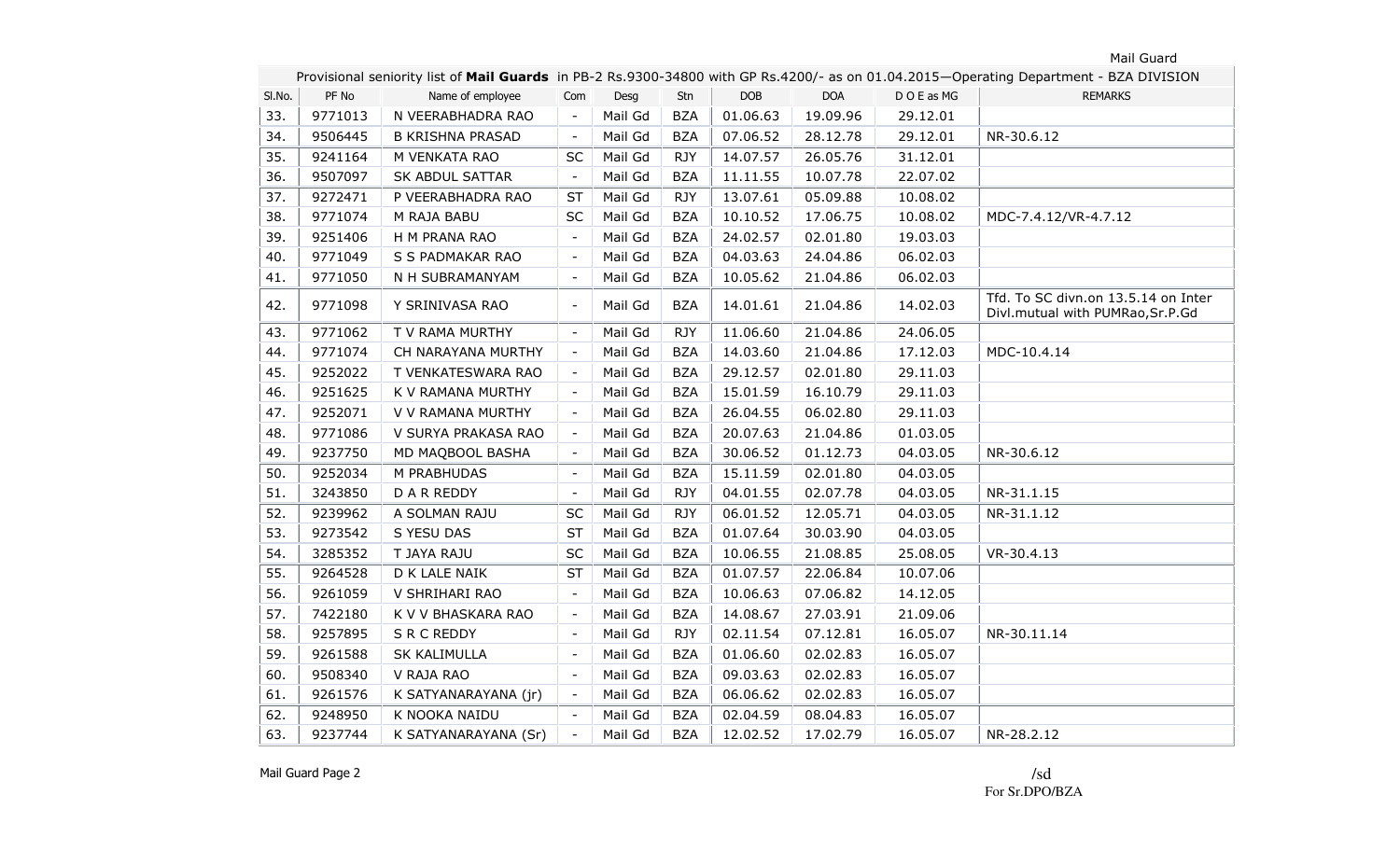٠

|        | Provisional seniority list of Mail Guards in PB-2 Rs.9300-34800 with GP Rs.4200/- as on 01.04.2015-Operating Department - BZA DIVISION |                            |                          |         |            |            |            |           |                |  |  |
|--------|----------------------------------------------------------------------------------------------------------------------------------------|----------------------------|--------------------------|---------|------------|------------|------------|-----------|----------------|--|--|
| SI.No. | PF No                                                                                                                                  | Name of employee           | Com                      | Desg    | Stn        | <b>DOB</b> | <b>DOA</b> | DOE as MG | <b>REMARKS</b> |  |  |
| 64.    | 9244475                                                                                                                                | <b>SD UMAR</b>             | $\blacksquare$           | Mail Gd | <b>BZA</b> | 01.01.53   | 04.06.74   | 16.05.07  | NR-31.12.12    |  |  |
| 65.    | 3951881                                                                                                                                | J H PAUL                   | $\blacksquare$           | Mail Gd | <b>RJY</b> | 05.03.62   | 09.03.87   | 16.05.07  |                |  |  |
| 66.    | 9265314                                                                                                                                | K JAYA RAJU                | SC                       | Mail Gd | <b>BZA</b> | 21.01.66   | 02.04.85   | 16.05.07  |                |  |  |
| 67.    | 9264012                                                                                                                                | S SOMLA NAIK               | <b>ST</b>                | Mail Gd | <b>BZA</b> | 03.01.65   | 26.11.84   | 16.05.07  |                |  |  |
| 68.    | 9243781                                                                                                                                | <b>SK MABU</b>             | $\overline{\phantom{a}}$ | Mail Gd | <b>BZA</b> | 01.01.52   | 14.02.77   | 03.08.07  | NR-31.12.11    |  |  |
| 69.    | 9263288                                                                                                                                | CH V R PRASAD              | $\overline{\phantom{a}}$ | Mail Gd | <b>RJY</b> | 15.08.62   | 19.12.83   | 03.08.07  |                |  |  |
| 70.    | 9273300                                                                                                                                | K V K V PRASAD             | $\overline{\phantom{a}}$ | Mail Gd | <b>BZA</b> | 28.08.57   | 28.07.81   | 20.03.09  |                |  |  |
| 71.    | 9271170                                                                                                                                | N NAGESWARA RAO            | SC                       | Mail Gd | <b>BZA</b> | 09.03.64   | 25.02.88   | 20.03.09  |                |  |  |
| 72.    | 9275812                                                                                                                                | M BHIMAYYA RAJU            | SC                       | Mail Gd | <b>RJY</b> | 12.01.65   | 02.11.92   | 20.03.09  |                |  |  |
| 73.    | 9273281                                                                                                                                | K V T BABU                 | $\overline{\phantom{a}}$ | Mail Gd | <b>RJY</b> | 02.12.63   | 04.07.89   | 20.03.09  |                |  |  |
| 74.    | 9273207                                                                                                                                | A V SANKAR                 | $\sim$                   | Mail Gd | <b>BZA</b> | 20.06.63   | 04.07.89   | 20.03.09  |                |  |  |
| 75.    | 9273244                                                                                                                                | SK YUSUF BASHA             | $\overline{\phantom{a}}$ | Mail Gd | <b>BZA</b> | 29.12.63   | 04.07.89   | 20.03.09  |                |  |  |
| 76.    | 9273270                                                                                                                                | S GOPI KRISHNA             |                          | Mail Gd | <b>BZA</b> | 13.08.63   | 04.07.89   | 20.03.09  |                |  |  |
| 77.    | 9272550                                                                                                                                | V CHALAPATHI               | ST                       | Mail Gd | <b>BZA</b> | 01.07.66   | 11.04.88   | 20.03.09  |                |  |  |
| 78.    | 9273293                                                                                                                                | S PHANINDRA BABU           | $\overline{\phantom{a}}$ | Mail Gd | <b>RJY</b> | 27.04.63   | 04.07.89   | 20.03.09  |                |  |  |
| 79.    | 9273268                                                                                                                                | <b>B P S CHANDRA KUMAR</b> | $\overline{\phantom{a}}$ | Mail Gd | <b>BZA</b> | 15.01.64   | 04.07.89   | 20.03.09  |                |  |  |
| 80.    | 3950141                                                                                                                                | M PRABHAKAR RAO            | $\overline{\phantom{a}}$ | Mail Gd | <b>RJY</b> | 14.01.58   | 04.08.83   | 20.03.09  |                |  |  |
| 81.    | 3263976                                                                                                                                | N V SUDHAKAR RAO           | $\overline{\phantom{a}}$ | Mail Gd | <b>BZA</b> | 02.12.60   | 09.03.87   | 20.03.09  |                |  |  |
| 82.    | 9273682                                                                                                                                | T V RAMA RAJU              | $\overline{\phantom{a}}$ | Mail Gd | <b>RJY</b> | 11.05.65   | 17.04.90   | 20.03.09  |                |  |  |
| 83.    | 9272360                                                                                                                                | D RAJESWARA RAO            | SC                       | Mail Gd | <b>BZA</b> | 08.06.67   | 25.07.89   | 20.03.09  |                |  |  |
| 84.    | 9273359                                                                                                                                | <b>B RAVI KUMAR</b>        | SC                       | Mail Gd | <b>BZA</b> | 10.06.68   | 25.07.89   | 20.03.09  |                |  |  |
| 85.    | 3283847                                                                                                                                | A RAJASEKHAR RAO           | SC                       | Mail Gd | <b>BZA</b> | 15.07.56   | 28.08.85   | 20.03.09  |                |  |  |
| 86.    | 9274352                                                                                                                                | K JASHUVA KUMAR            | $\overline{\phantom{a}}$ | Mail Gd | <b>BZA</b> | 15.01.68   | 15.10.90   | 17.08.09  |                |  |  |
| 87.    | 3952861                                                                                                                                | T KESAVA RAO               | $\overline{\phantom{a}}$ | Mail Gd | <b>BZA</b> | 20.08.61   | 21.04.86   | 17.08.09  |                |  |  |
| 88.    | 9264930                                                                                                                                | A SRINIVAS                 | $\overline{\phantom{a}}$ | Mail Gd | <b>RJY</b> | 01.05.63   | 17.05.84   | 10.03.10  |                |  |  |
| 89.    | 9265557                                                                                                                                | K NAGA RAJU                | $\blacksquare$           | Mail Gd | <b>BZA</b> | 25.07.62   | 28.08.85   | 17.08.09  |                |  |  |
| 90.    | 9265570                                                                                                                                | K NAGAMALLESWAR RAO        | $\overline{\phantom{a}}$ | Mail Gd | <b>BZA</b> | 10.05.61   | 28.08.85   | 17.08.09  |                |  |  |
| 91.    | 9267220                                                                                                                                | SK SUBHANI                 | $\overline{\phantom{a}}$ | Mail Gd | <b>BZA</b> | 15.08.64   | 01.01.86   | 28.12.09  |                |  |  |
| 92.    | 9920985                                                                                                                                | <b>B DEVARAJ BABU</b>      | $\overline{\phantom{a}}$ | Mail Gd | <b>BZA</b> | 14.03.59   | 22.05.87   | 28.12.09  |                |  |  |
| 93.    | 9920797                                                                                                                                | M SOLMAN RAJU              | $\overline{\phantom{a}}$ | Mail Gd | <b>BZA</b> | 12.03.66   | 22.05.87   | 28.12.09  |                |  |  |
| 94.    | 9272392                                                                                                                                | K ANJANEYULU               | <b>ST</b>                | Mail Gd | <b>BZA</b> | 12.01.66   | 06.04.88   | 26.08.10  |                |  |  |
| 95.    | 10090484                                                                                                                               | P SAMSON                   | $\overline{\phantom{a}}$ | Mail Gd | <b>BZA</b> | 20.06.60   | 15.10.85   | 27.08.10  |                |  |  |

Mail Guard Page 3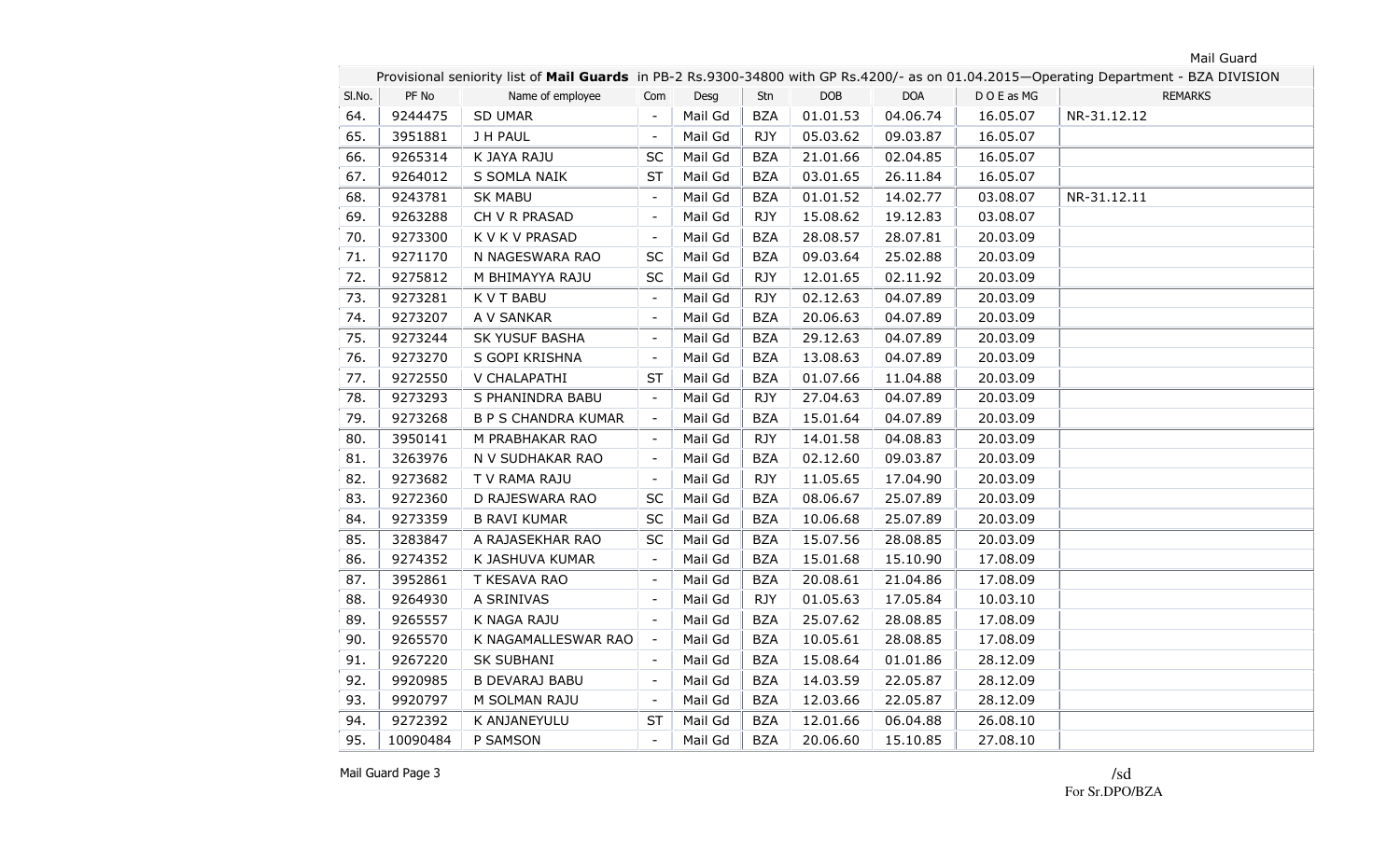|        | Provisional seniority list of Mail Guards in PB-2 Rs.9300-34800 with GP Rs.4200/- as on 01.04.2015-Operating Department - BZA DIVISION |                          |                          |         |            |          |            |           |                                            |  |  |
|--------|----------------------------------------------------------------------------------------------------------------------------------------|--------------------------|--------------------------|---------|------------|----------|------------|-----------|--------------------------------------------|--|--|
| SI.No. | PF No                                                                                                                                  | Name of employee         | Com                      | Desg    | Stn        | DOB      | <b>DOA</b> | DOE as MG | <b>REMARKS</b>                             |  |  |
| 96.    | 9263688                                                                                                                                | V MURALI MOHAN           |                          | Mail Gd | <b>RJY</b> | 14.05.60 | 25.10.82   | 26.08.10  |                                            |  |  |
| 97.    | 9920079                                                                                                                                | T NAGABHUSHANAM          |                          | Mail Gd | <b>BZA</b> | 04.01.59 | 22.10.83   | 26.08.10  |                                            |  |  |
| 98.    | 8229855                                                                                                                                | ZAHARUDDIN SHERIFF       |                          | Mail Gd | <b>BZA</b> | 15.07.51 | 01.07.76   | 26.08.10  | NR-31.7.11                                 |  |  |
| 99.    | 9236685                                                                                                                                | ABDUL JABBAR             | $\overline{\phantom{a}}$ | Mail Gd | <b>BZA</b> | 18.12.51 | 02.03.75   | 26.08.10  | NR-31.12.11                                |  |  |
| 100.   | 9238116                                                                                                                                | SK SHARFUDDIN            | $\sim$                   | Mail Gd | <b>BZA</b> | 01.07.52 | 24.09.74   | 26.08.10  | VR-25.7.11                                 |  |  |
| 101.   | 9274900                                                                                                                                | M J SUBHAKAR             | $\overline{\phantom{a}}$ | Mail Gd | <b>BZA</b> | 26.11.66 | 22.05.91   | 26.08.10  |                                            |  |  |
| 102.   | 9274893                                                                                                                                | P SRIRAMA SESHU          | $\overline{\phantom{a}}$ | Mail Gd | <b>BZA</b> | 11.06.65 | 22.05.91   | 26.08.10  |                                            |  |  |
| 103.   | 9274923                                                                                                                                | A N VENKATARAMANA        | $\overline{\phantom{a}}$ | Mail Gd | <b>RJY</b> | 20.08.66 | 22.05.91   | 26.08.10  |                                            |  |  |
| 104.   | 9274911                                                                                                                                | K SURESH BABU            | $\overline{\phantom{a}}$ | Mail Gd | <b>BZA</b> | 26.07.66 | 22.05.91   | 26.08.10  |                                            |  |  |
| 105.   | 5296651                                                                                                                                | RAHAMAN SHARIEF          | $\overline{\phantom{a}}$ | Mail Gd | <b>RJY</b> | 17.01.67 | 04.02.91   | 26.08.10  |                                            |  |  |
| 106.   | 7059735                                                                                                                                | M RAMACHANDRA RAO        | $\overline{\phantom{a}}$ | Mail Gd | <b>RJY</b> | 20.11.56 | 15.10.81   | 26.08.10  | $VR-15.2.12$                               |  |  |
| 107.   | 9275721                                                                                                                                | V RANGA BABU             | $\overline{\phantom{a}}$ | Mail Gd | <b>BZA</b> | 25.06.66 | 29.07.92   | 26.08.10  |                                            |  |  |
| 108.   | 9275745                                                                                                                                | Y SREENIVASA RAO         | $\overline{\phantom{a}}$ | Mail Gd | <b>BZA</b> | 14.06.68 | 29.07.92   | 14.09.11  | Promoted on proforma basis from<br>26.8.10 |  |  |
| 109.   | 9218298                                                                                                                                | M J V PRASAD             | <b>SC</b>                | Mail Gd | <b>RJY</b> | 08.06.58 | 20.12.78   | 01.12.10  |                                            |  |  |
| 110.   | 10060753                                                                                                                               | K VIJAYA KUMAR           | SC                       | Mail Gd | <b>BZA</b> | 03.04.62 | 19.05.86   | 26.08.10  |                                            |  |  |
| 111.   | 9509410                                                                                                                                | S G VIDYA SAGAR          | <b>SC</b>                | Mail Gd | <b>RJY</b> | 16.08.68 | 12.01.89   | 26.08.10  |                                            |  |  |
| 112.   | 9275757                                                                                                                                | N V VENU GOPAL           | $\overline{\phantom{a}}$ | Mail Gd | <b>RJY</b> | 31.07.68 | 29.07.92   | 26.08.10  |                                            |  |  |
| 113.   | 9261941                                                                                                                                | J SREENIVASA RAO         | $\blacksquare$           | Mail Gd | <b>BZA</b> | 02.06.64 | 11.05.83   | 26.08.10  |                                            |  |  |
| 114.   | 9262003                                                                                                                                | SK AHMADULLA SHARIEF     | $\sim$                   | Mail Gd | <b>BZA</b> | 01.07.62 | 11.05.83   | 26.08.10  |                                            |  |  |
| 115.   | 5561978                                                                                                                                | <b>SK AMANULLA</b>       |                          | Mail Gd | <b>BZA</b> | 31.01.60 | 10.10.84   | 26.08.10  |                                            |  |  |
| 116.   | 9268900                                                                                                                                | P TIRUMALA RAO           | $\overline{\phantom{a}}$ | Mail Gd | <b>RJY</b> | 07.06.65 | 16.02.87   | 26.08.10  |                                            |  |  |
| 117.   | 9271181                                                                                                                                | M GUNALAN                | $\blacksquare$           | Mail Gd | <b>BZA</b> | 08.02.65 | 25.02.88   | 26.08.10  |                                            |  |  |
| 118.   | 7059966                                                                                                                                | <b>K E MURTHY</b>        | $\overline{\phantom{a}}$ | Mail Gd | <b>RJY</b> | 23.09.56 | 24.03.82   | 28.09.11  |                                            |  |  |
| 119.   | 9265569                                                                                                                                | D V R S PRASAD           |                          | Mail Gd | <b>BZA</b> | 01.01.65 | 28.08.85   | 16.09.11  |                                            |  |  |
| 120.   | 9272409                                                                                                                                | N RAMESH KUMAR           | ST                       | Mail Gd | <b>BZA</b> | 15.12.66 | 06.04.88   | 26.08.10  |                                            |  |  |
| 121.   | 9921813                                                                                                                                | A BHASKARA RAO           | $\overline{\phantom{a}}$ | Mail Gd | <b>RJY</b> | 15.03.61 | 13.09.88   | 25.12.11  |                                            |  |  |
| 122.   | 10061434                                                                                                                               | S SANJEEVA RAO           | <b>SC</b>                | Mail Gd | <b>RJY</b> | 13.02.59 | 01.12.86   | 14.09.11  |                                            |  |  |
| 123.   | 9669243                                                                                                                                | <b>B CH PRASAD KUMAR</b> | $\sf SC$                 | Mail Gd | <b>RJY</b> | 04.06.55 | 14.05.81   | 14.09.11  | VR-20.10.14                                |  |  |
| 124.   | 9272537                                                                                                                                | K PRABHAKAR RAO          | <b>ST</b>                | Mail Gd | <b>BZA</b> | 01.06.65 | 06.04.88   | 16.09.11  |                                            |  |  |
| 125.   | 9272410                                                                                                                                | K CH GANGADHAR           | <b>ST</b>                | Mail Gd | <b>BZA</b> | 18.04.68 | 11.04.88   | 16.09.11  |                                            |  |  |
| 126.   | 9248353                                                                                                                                | A BANGARU RAJU           | SC                       | Mail Gd | <b>RJY</b> | 10.11.56 | 23.08.79   | 18.09.11  |                                            |  |  |

Mail Guard Page 4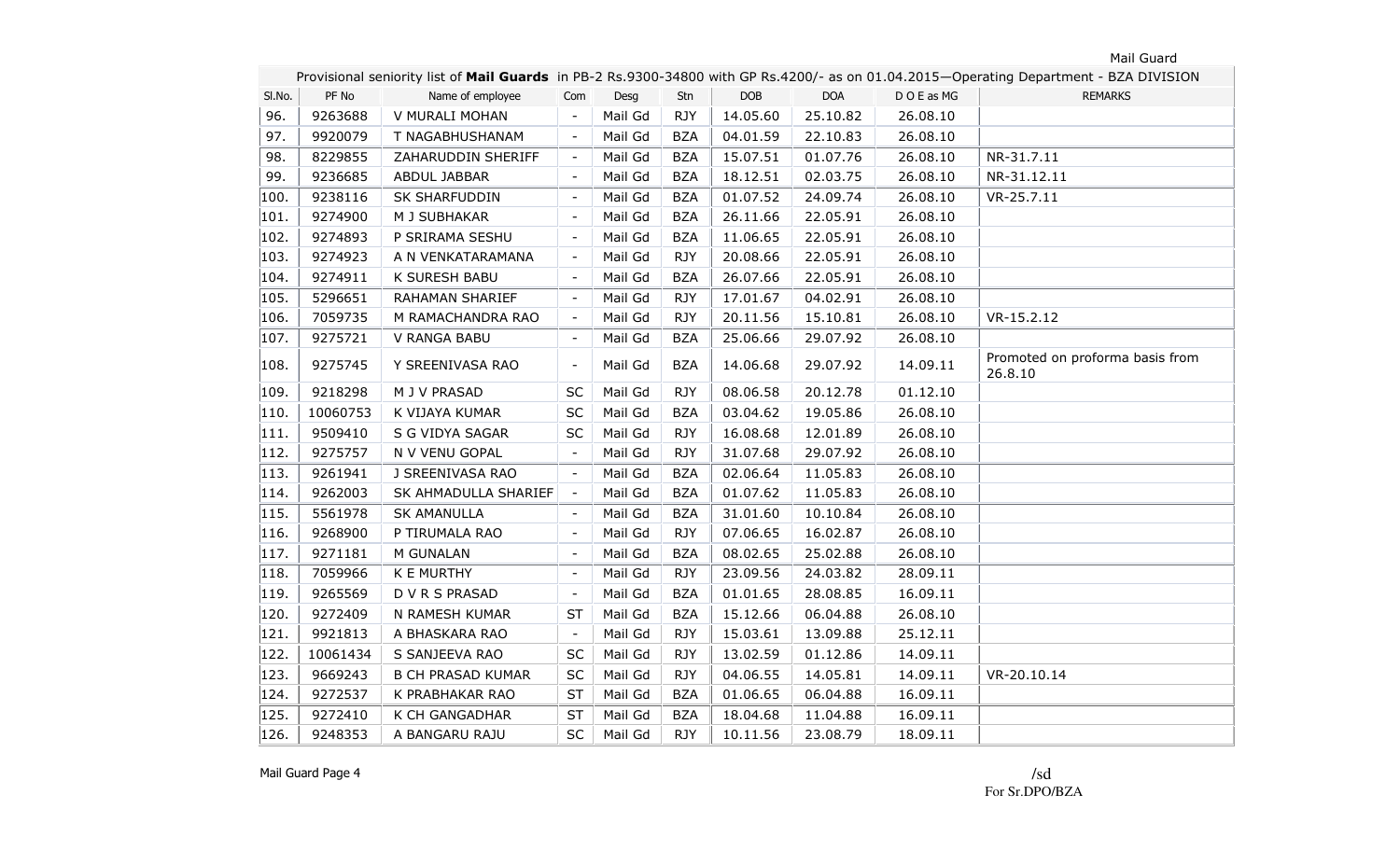٠

|        | Provisional seniority list of Mail Guards in PB-2 Rs.9300-34800 with GP Rs.4200/- as on 01.04.2015-Operating Department - BZA DIVISION |                           |                          |         |             |            |            |           |                |  |  |
|--------|----------------------------------------------------------------------------------------------------------------------------------------|---------------------------|--------------------------|---------|-------------|------------|------------|-----------|----------------|--|--|
| SI.No. | PF No                                                                                                                                  | Name of employee          | Com                      | Desg    | Stn         | <b>DOB</b> | <b>DOA</b> | DOE as MG | <b>REMARKS</b> |  |  |
| 127.   | 9251054                                                                                                                                | J VIJAY KUMAR             | SC                       | Mail Gd | <b>BZA</b>  | 10.07.57   | 27.08.79   | 16.09.11  |                |  |  |
| 128.   | 9241220                                                                                                                                | CH PRABHAKARA RAO         | SC                       | Mail Gd | <b>BTTR</b> | 06.12.57   | 29.02.80   | 14.09.11  |                |  |  |
| 129.   | 8268844                                                                                                                                | S RAGHAVULU               | <b>SC</b>                | Mail Gd | <b>BTTR</b> | 01.09.56   | 21.02.86   | 14.09.11  |                |  |  |
| 130.   | 9267682                                                                                                                                | N V V PRASAD BABU         | SC                       | Mail Gd | <b>BZA</b>  | 22.05.68   | 06.08.86   | 28.09.11  |                |  |  |
| 131.   | 9248330                                                                                                                                | <b>B RAJA BABU</b>        | <b>SC</b>                | Mail Gd | <b>BZA</b>  | 31.07.58   | 23.08.79   | 19.09.12  |                |  |  |
| 132.   | 10062830                                                                                                                               | K S S V PRASAD BABU       | <b>SC</b>                | Mail Gd | <b>BZA</b>  | 16.01.60   | 06.06.88   | 27.08.12  |                |  |  |
| 133.   | 3797790                                                                                                                                | J V SUBBAIAH              | SC                       | Mail Gd | <b>BZA</b>  | 01.07.54   | 15.11.76   | 27.08.12  | NR-30.6.14     |  |  |
| 134.   | 9653193                                                                                                                                | N SRINIVASA RAO           |                          | Mail Gd | <b>BZA</b>  | 01.06.53   | 28.12.78   | 27.03.12  | NR-31.05.13    |  |  |
| 135.   | 9267955                                                                                                                                | <b>KNRKPRASAD</b>         | $\overline{\phantom{a}}$ | Mail Gd | <b>BZA</b>  | 10.06.67   | 16.04.84   | 27.03.12  |                |  |  |
| 136.   | 947829                                                                                                                                 | A BRAHMAIAH               | $\overline{\phantom{a}}$ | Mail Gd | <b>BTTR</b> | 30.07.55   | 29.11.79   | 26.04.12  |                |  |  |
| 137.   | 9923391                                                                                                                                | P S N SASIKANTH           | $\sim$                   | Mail Gd | <b>BZA</b>  | 29.06.66   | 05.12.89   | 27.03.12  |                |  |  |
| 138.   | 9707712                                                                                                                                | <b>B VENKATESWARA RAO</b> | $\overline{\phantom{a}}$ | Mail Gd | <b>BZA</b>  | 21.09.64   | 20.03.87   | 14.04.12  |                |  |  |
| 139.   | 9507991                                                                                                                                | K MASTAN RAO              |                          | Mail Gd | <b>BZA</b>  | 24.04.55   | 15.07.81   | 27.03.12  |                |  |  |
| 140.   | 9279386                                                                                                                                | N K SARMA                 | $\overline{\phantom{a}}$ | Mail Gd | BZA         | 10.07.59   | 20.08.82   | 01.04.12  |                |  |  |
| 141.   | 9241668                                                                                                                                | S GAJAPATHI RAO           |                          | Mail Gd | <b>BZA</b>  | 11.09.53   | 01.08.77   | 27.04.12  | NR-30.09.13    |  |  |
| 142.   | 9679480                                                                                                                                | <b>G M MOHAN RAO</b>      | $\overline{\phantom{a}}$ | Mail Gd | <b>BZA</b>  | 01.06.61   | 26.08.83   | 01.07.12  |                |  |  |
| 143.   | 9272987                                                                                                                                | S A K BABAVALI            | $\overline{\phantom{a}}$ | Mail Gd | <b>BZA</b>  | 01.05.63   | 31.03.89   | 01.07.12  |                |  |  |
| 144.   | 9279362                                                                                                                                | N BALAKRISHNA             | $\overline{\phantom{a}}$ | Mail Gd | <b>BZA</b>  | 05.02.59   | 16.08.82   | 01.07.12  |                |  |  |
| 145.   | 9251534                                                                                                                                | G NAGESWARA RAO           | $\overline{\phantom{a}}$ | Mail Gd | <b>BZA</b>  | 01.05.56   | 02.05.86   | 01.10.12  |                |  |  |
| 146.   | 9256295                                                                                                                                | SK MD HUSSAIN             |                          | Mail Gd | <b>BZA</b>  | 11.02.58   | 23.12.80   | 24.11.12  |                |  |  |
| 147.   | 9274340                                                                                                                                | M MURALI KRISHNA          | SC                       | Mail Gd | <b>BTTR</b> | 10.08.72   | 23.11.90   | 09.10.12  |                |  |  |
| 148.   | 9257226                                                                                                                                | <b>G V RATNAM</b>         | $\overline{\phantom{a}}$ | Mail Gd | <b>BZA</b>  | 16.12.56   | 07.04.81   | 01.03.13  |                |  |  |
| 149.   | 9258279                                                                                                                                | M NAGARJUNA RAO           |                          | Mail Gd | <b>BZA</b>  | 24.10.56   | 08.07.81   | 01.03.13  |                |  |  |
| 150.   | 9261618                                                                                                                                | N V RATNA PRASAD          |                          | Mail Gd | <b>BZA</b>  | 13.08.59   | 24.01.83   | 01.03.13  |                |  |  |
| 151.   | 9261692                                                                                                                                | T VENKATESWARARAO         |                          | Mail Gd | <b>BZA</b>  | 15.08.64   | 24.01.83   | 29.03.13  |                |  |  |
| 152.   | 9273505                                                                                                                                | K CHANDRASEKHAR           | <b>ST</b>                | Mail Gd | <b>BZA</b>  | 12.03.70   | 06.02.90   | 05.04.13  |                |  |  |
| 153.   | 9674500                                                                                                                                | N RAVI                    | <b>SC</b>                | Mail Gd | <b>BZA</b>  | 15.08.60   | 10.01.86   | 31.03.13  | Expired-2.9.13 |  |  |
| 154.   | 9276300                                                                                                                                | CH HARI KRISHNA           | SC                       | Mail Gd | <b>BZA</b>  | 27.07.70   | 01.09.94   | 04.03.13  |                |  |  |
| 155.   | 7231283                                                                                                                                | J PRABHUGUNA KUMAR        | $\overline{\phantom{a}}$ | Mail Gd | <b>BZA</b>  | 25.10.56   | 28.11.78   | 11.09.13  | VR-30.11.14    |  |  |
| 156.   | 9264553                                                                                                                                | S A RAHIM                 | $\overline{\phantom{a}}$ | Mail Gd | <b>BZA</b>  | 10.05.57   | 02.05.83   | 11.09.13  |                |  |  |
| 157.   | 9267359                                                                                                                                | P MAHABOOBKHAN            | $\overline{\phantom{a}}$ | Mail Gd | <b>BZA</b>  | 05.06.59   | 05.11.85   | 11.09.13  |                |  |  |
| 158.   | 9270000                                                                                                                                | P DAVOOD KHAN             |                          | Mail Gd | <b>BZA</b>  | 04.06.62   | 03.06.85   | 11.09.13  |                |  |  |

Mail Guard Page 5

/sd For Sr.DPO/BZA